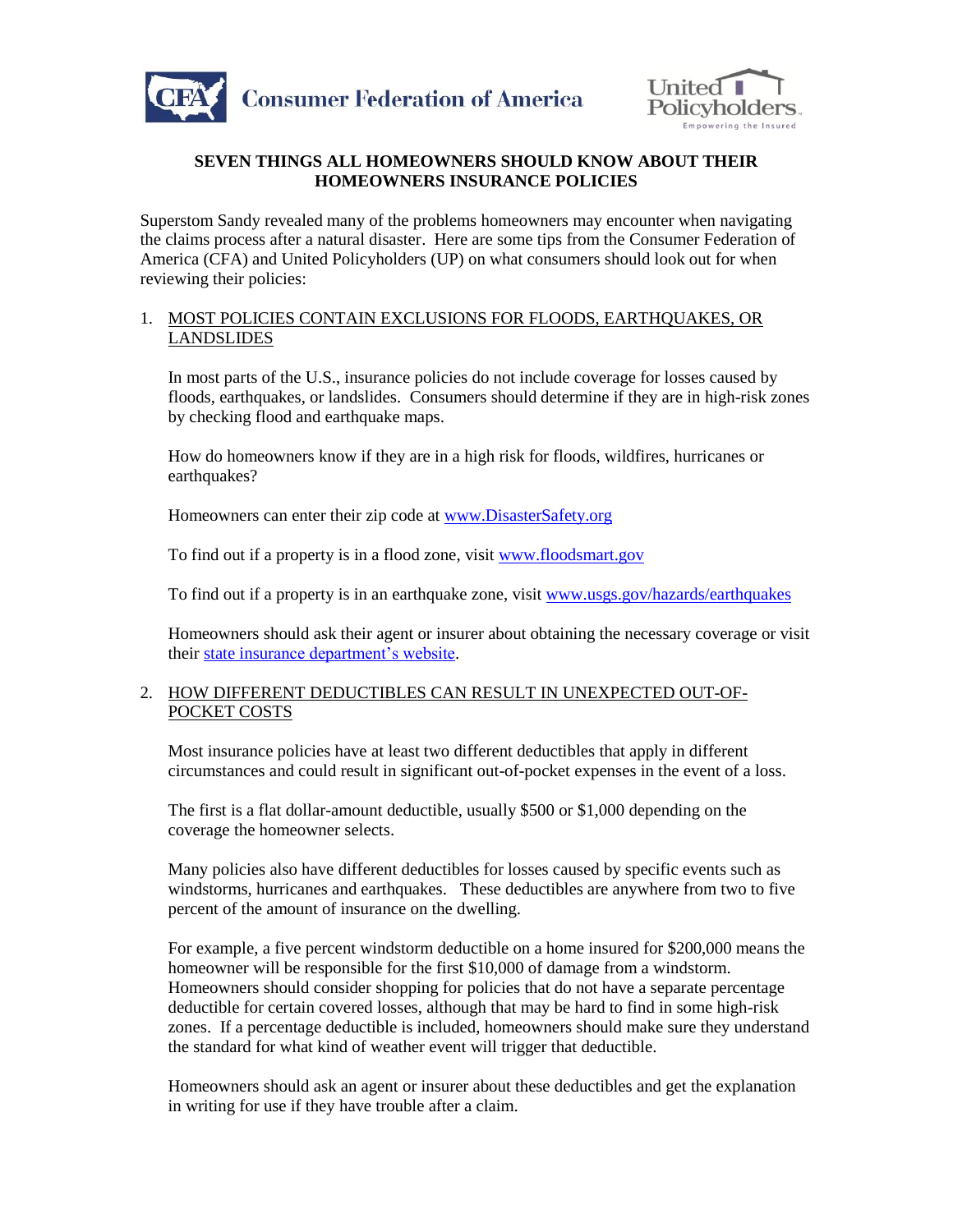# 3. HIDDEN CLAUSES CAN RESULT IN REDUCED OR DENIED CLAIMS, EVEN FOR LEGITIMATE CLAIMS

Homeowners should check their policies to see if they include a little-known provision called an anti-concurrent-causation (ACC) clause. If present, this clause may result in a denial of claim if a structure is damaged at about the same time by two risks, one of which is covered (like wind) and the other not (like flood). In these circumstances, either no coverage or limited coverage will be provided for the otherwise "covered" part of the claim.

For example, if a hurricane causes wind damage and then a storm surge causes water damage, there may be no coverage at all unless the homeowner has purchased flood insurance. Homeowners should be cautious and read the fine print to determine if their policy has this "trap door" that gives the insurer the ability to deny legitimate claims from covered losses.

Homeowners should ask an agent or insurer if the policy has an ACC clause and get the explanation in writing about how it will apply if two events they are concerned about happen at about the same time.

## 4. DEMAND SURGE AND WHY IT MAY LEAVE SOME HOMEOWNERS UNABLE TO REPLACE THEIR HOME

After a major loss, many homeowners are often shocked to learn that their policy does not cover the full amount of the damage and that they may face substantial out-of-pocket costs. The homeowner's policy may not guarantee to replace a home but rather may be limited to only the amount stated in the policy or, sometimes, for a small percentage more. Homeowners should understand how understand how replacement value calculations are determined when shopping for a policy.

After a severe weather event, the price of materials and labor to repair homes can increase considerably, a phenomenon known as "demand surge." A homeowner who has paid extra for "replacement cost" insurance may reasonably think it will cover the full replacement cost even when prices increase due to demand surge – but it may not.

If a family buys replacement cost coverage with a \$500 deductible on a home valued at \$200,000 and they lose their home in a fire, they should receive a claim check for \$199,500 and their home can be rebuilt without additional out-of-pocket costs.

But if the damage to their home is the result of a hurricane and there are many other damaged homes in the same region, building material and labor scarcity may result in demand surge and could increase building costs dramatically, sometimes up to 50 percent. In these circumstances, a family may need as much as \$300,000 to replace their home. If the insurer caps the replacement cost at policy limits, that \$199,500 payment will fall far short of claim payment needed to replace their home.

Homeowners should ask an agent or insurer about how demand surge applies in their policy and get the explanation in writing for use if they have trouble after a claim.